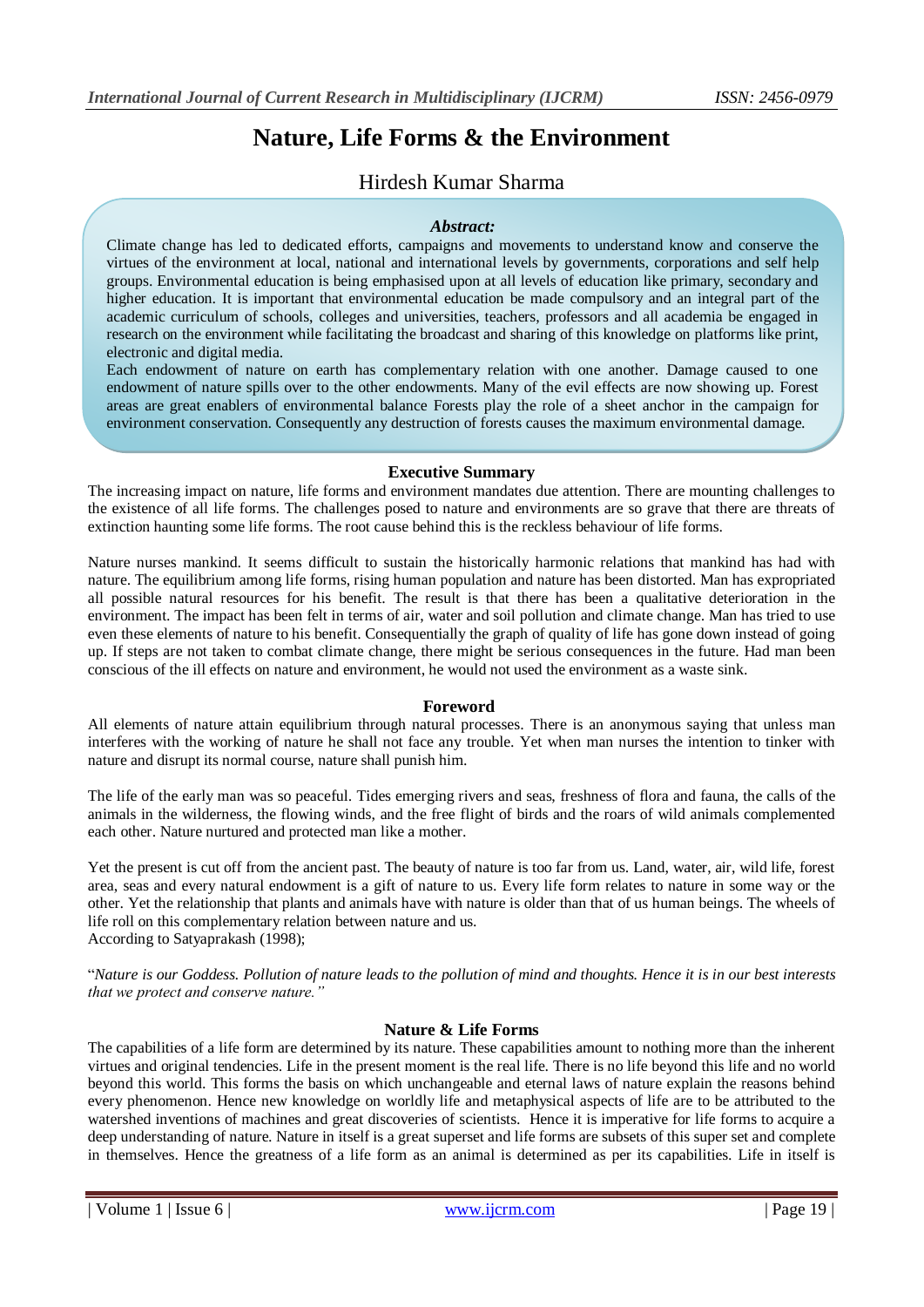lifeless and is a result of the metaphysical and chemical influences and the summary of a life form is its animal instinct in the strictest biological sense.

Naturalists assert that particle is the fundamental paradigm on which nature is premised. Hence nature is everything. Nothing precedes and nothing succeeds nature. Hence a man seeking the truth should seek nature and that seeking can only be fulfilled by science. Naturalists assert that modern civilization and social progress has taken man away from nature. On embracing nature, it shall be possible for man to achieve natural and behavioural progress. Naturalists assert that the apex authority is that of nature and its spiritual dimension. They assert that nature is all encompassing and all pervasive. This school of thought has found vocal support from the following philosophers namely: Aristotle, Comte, Hobbes, Huxley, Herbert Spencer, Bernard Shaw and Rousseau. They are all united by the same school of thought, naturalism.

#### **Back to Nature**

Rousseau opines, "The creator of nature offers everything in its purest form. Yet on coming in contact with man, it gets contaminated." Naturalists assert that a life led in harmony with nature is the best possible way of leading life. Their thought echoes in their motto: "Follow nature."

#### **Harnessing of Natural Resources and Land in India**

Earth offers many natural resources at our disposal. Some of these resources that man uses cannot be renewed. For example, fossil fuels cannot be renewed. There is abundance of bio fuels in different layers of the earth's crust. These fuels include coal, petroleum, natural gas and methyl chlorate. These resources are used for the production of energy and chemical outputs. Even minerals are extracted from the crust of earth.

Earth and the atmosphere also offer many important items of daily use like fire wood, pharmaceuticals and oxygen.

| Utilization of Earth Area by Furposes |        |
|---------------------------------------|--------|
| Arable land                           | 13.13% |
| Crops                                 | 4.71%  |
| Livestock                             | 26%    |
| Forest Area                           | 32%    |
| Urban Area                            | 1.5%   |
| Others                                | 30%    |

# **Utilization of Earth Area by Purposes**

# **Climate Change**

It has been assessed by scientists across the world that because of an increase in emission of carbon dioxide in the atmosphere, temperatures across the world shall increase by an average of 3degree Celsius. The effect of an increase in temperature by 3.5 degree Celsius shall be such that the Himalayas shall begin to melt leading to the submerging of many countries that are surrounded by oceans landing human lives and existence in the potential threat of annihilation. In certain parts of the world snow has started melting. Sea levels have begun to rise as a result. This has motivated some countries to engage in deep research on climate change. Climate is best assessed in terms of temperature. The earth is thus geographically segmented into three zones on the basis of temperature.

Tropical Zone: This is the zone that falls between the Tropic of Cancer and the Tropic of Capricorn. This zone experiences high temperatures throughout the year.

Temperate Zone: This zone extends in both the hemispheres between the range of 23'-30' and 66'-30'. Frigid Zone: This zone extends in both the hemispheres in the range of 66'-30'. This zone experiences high temperatures throughout the year.

#### **Atmospheric Pressure**

Atmospheric pressure is measured in terms of per square unit of area. On the basis of atmospheric pressure the earth has been segmented into four zones. These are as follows:

Equatorial Low Pressure Belt: Across ten parts of the area of the earth on both the sides of the equator, there exists the equatorial low pressure belt. This zone has low atmospheric pressure. Owing to the low atmospheric pressure this zone is referred to as the Doldrums.

The Sub Tropical High Pressure Belt: Across thirty to thirty five parts of the area of the earth on both the sides of the equator, there exists the equatorial high pressure belt. This zone is referred to as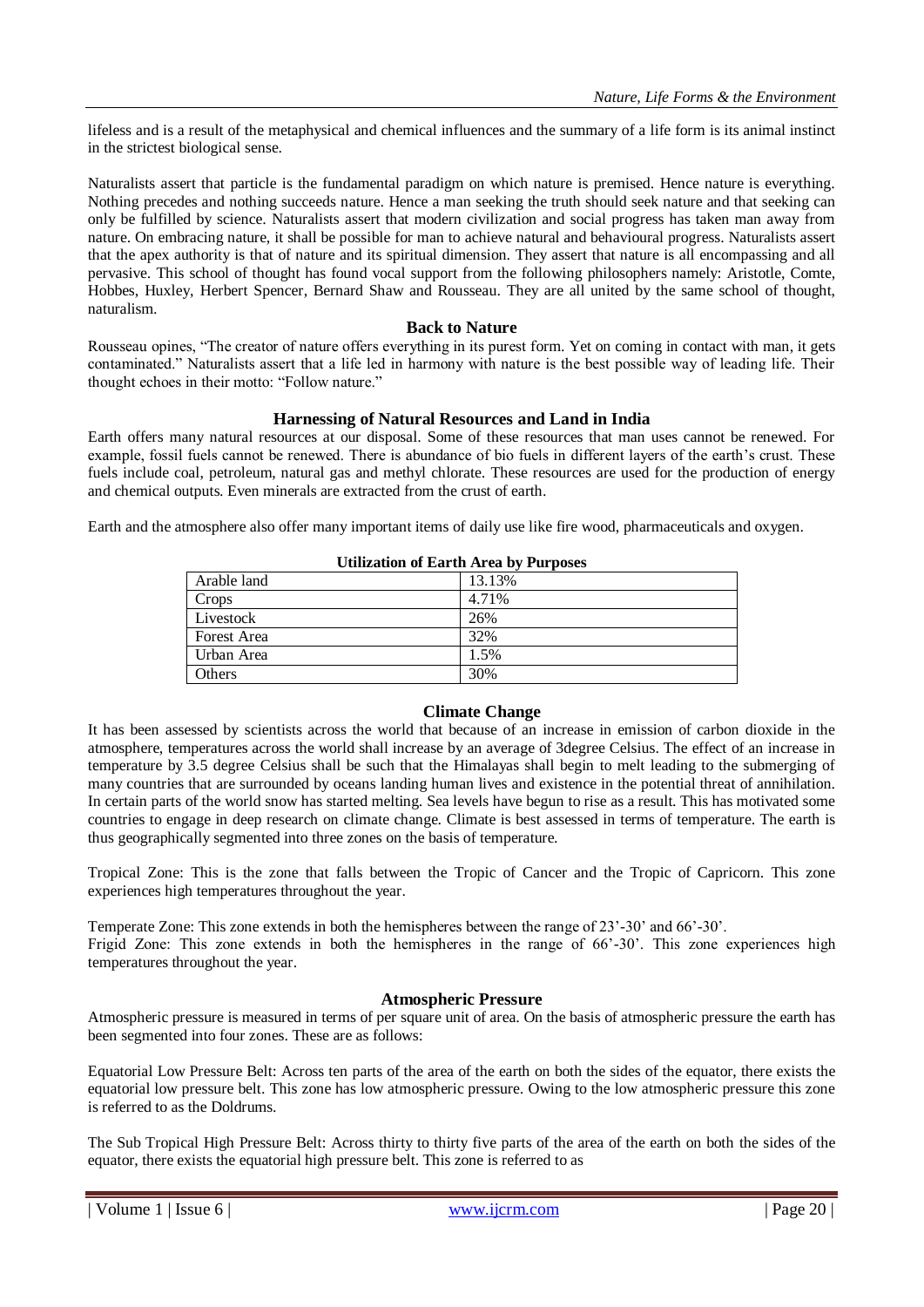Sub Polar Low Pressure Belt: Across sixty to sixty five parts of the area of the earth on both the sides of the equator, there exists the sub polar low pressure belt.

Polar High Pressure Belt: These zones exist in the polar regions of the earth. Owing to extremely low temperatures there exists a polar high pressure belt in these zones.

#### **Wind**

Fast moving air is called wind. This is nature's way of balancing the atmospheric pressure. There are different types of wind found earth. These are as follows:

Prevailing Wind: The wind that exists due to air flowing in opposite direction due to atmospheric pressure is called prevailing wind. Some of the examples of prevailing wind are:

Periodic Wind: Winds that alter their direction as per climate and temperature are referred to as periodic winds. Sea breeze, land breeze and monsoon winds are examples of periodic winds.

Local Wind: Local winds are born out of the local differences in atmospheric pressure and temperature. Loo is a great example of local wind.

### **Humidity**

The quantum of invisible water in the atmosphere is called humidity.

Absolute Humidity: The quantum of water in a unit of air is called absolute humidity.

Specific Humidity: The ratio of water to air per unit is called specific humidity.

Relative Humidity: The absolute humidity measured at a specific temperature is called relative humidity.

### **Clouds**

The presence of atmospheric water in the air leads to formation of clouds. Formally the adiabatic reaction of air leading to the lowering of temperature leads to formation of clouds. Clouds are categorized into the following types:

High Clouds: These exist at an altitude of 6000-12000 meters from the earth.

Moderate Clouds: These exist at an altitude of 2000-6000 meters from the earth.

Low Clouds: These exist at an altitude of 2000 meters from the earth.

## **The Existence of Human Life and Its Condition**

Population is defined as the sum total of all people living in area or all over the world. Of the total area of the earth, only 8% is worth human occupation. Oceans occupy three-fourths of the area of the earth. Of the total land area on earth, 14% consists of desert land and 27% consist of mountains. This apart is a large quantum of area of land that does not support human life. On the South Pole of the earth stands the Amundsen Scot poll station. There has been a tremendous increase in the population of the earth since 1650 and in the last three hundred years. This could not have been estimated to have happened at any time preceding this. The global population of the earth stood at 6,803,000,000. An approximate forecast asserts that the population of earth between years 2013 and 2050 shall be in the range of 7 trillion to 9.2 trillion.

Population growth is expected to occur primarily in the developed countries. Population density varies across countries in the world. A vast majority of the world population lives in Asia. As per a demographic forecast more than 60% of the world population shall be living in urban areas by the year 2020.

India's geographic composition has been classified as per earth eras. The Pre-Cambrian zone is spread across Vani Kudappa and Vinya mountain ranges, eastern and southern states. In this era the geographic structures of Western and Central India also took concrete shape. In the Palaeolithic era the western Himalayas in the states of Jammu & Kashmir and Himachal Pradesh came into being. The Mesozoic structures are seen primarily in the northern parts of India. It is widely believed that this part of India came into being as a result of volcanic eruptions. Carboniferous, Permian and Dibasic remains are observed in the western Himalayas. Parts of Rajasthan came into being during the Jurassic era. In the tertiary era there were developments in the North Eastern parts like Nagaland, Manipur, Arunachal Pradesh and the Himalayan foothills. Cretaceous era remains are observed in Central India, the Vindya foothills and Indo-Gangetic plains. The Gondwana plates are observed near the Narmada river, Vindya and Satpura ranges. The Eosin plate effects are visible in the Western Himalayas and Assam. In this era the Pleistocene era, parts of India came into being as a result of volcanic eruptions. The Himalayas were formed as a result of the continental drift of the Australian and Eurasian earth plates. The altitude of the Himalayas has been increasing by more than 1cm as a result of the collision of these two earth plates.

**Indian Plate-** India stands completely on the Indian plate. The Indian plate is one of the most ancient ones that came into being as a result of the breakaway from the Gondwanaland plate. Almost one crore years back during the Cretaceous era the Indian plate started moving north at a speed of 15 cm per year. In the **Sonozoic** era, the Indian plate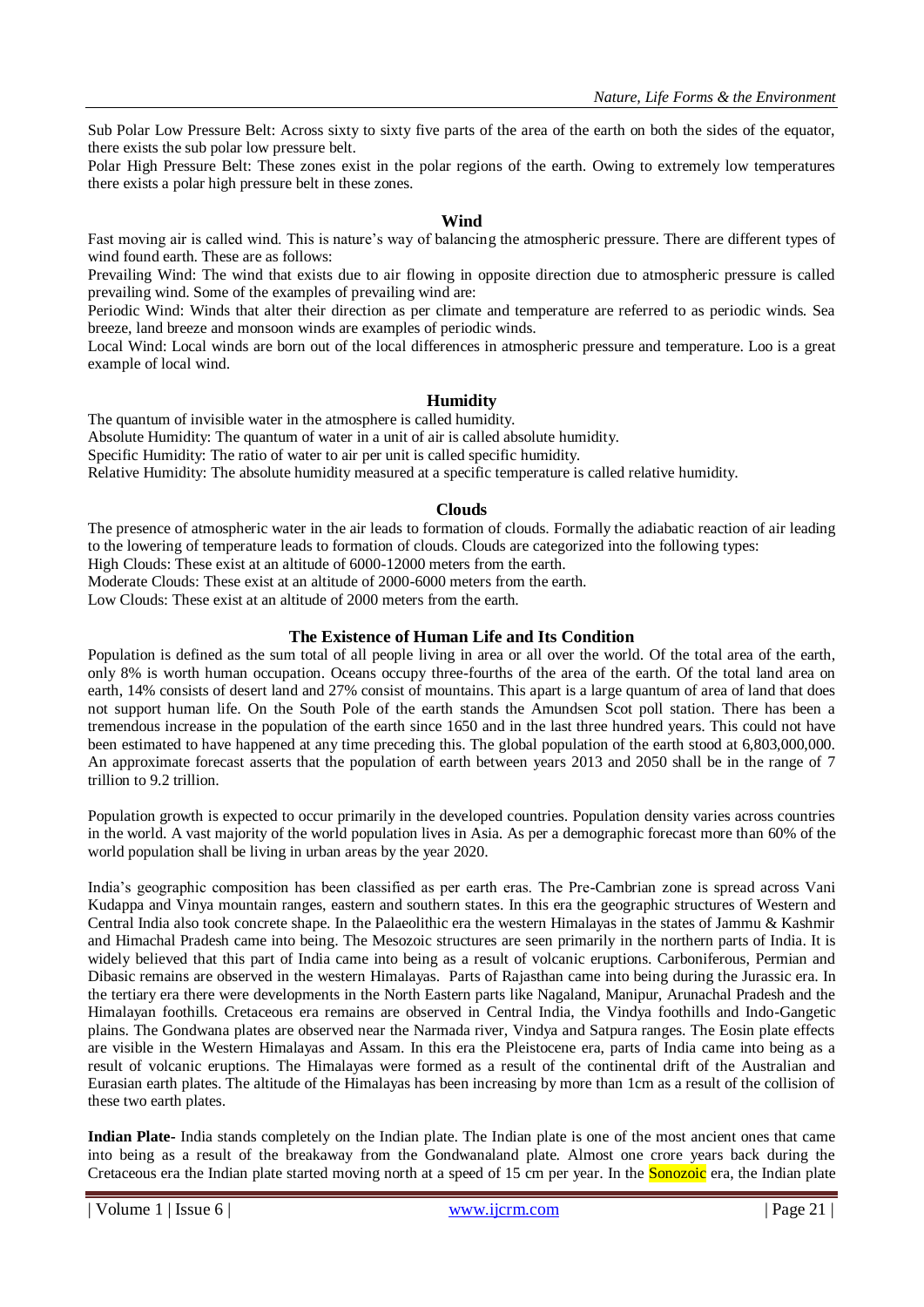collided against the Asian plate almost 5 to 5.5 crore years back. In the year 2007 German geologists said that the reason behind the fast continental drift of the Indian plate is that it is light weight in comparison to others. In the recent years the speed of the continental drift of India's earth plate has been 5cm per year. This is the reason that the Indian plate has been named as the fastest earth plate.

**Water Resources-** India has 14500 km long coastline. There are 12 rivers in India that can be categorized among the large ones. The total area occupied by rivers is 2528,000sq.km. All primary rivers of India emanate from the following zones:

Himalayan or Karakoram Range

Vindya and Satpura Range in Central India

Western Ghats and Sahayadri hills in South India

Himalayan rivers derive water from the melting of snow glaciers. The speciality of these rivers is that these are filled with water throughout the year. The rest of the rivers depend on the monsoons and in the summer season when the water dries up these get converted into small rivers. The rivers that flow from the Himalayas into Pakistan include Indus, Beas, Ravi, Chenab and Jhelum. The combined area of the Ganga and Brahmaputra is one of the largest at 1,100,000 sq.km. The source of origin of the Ganges is in the state of Uttaranchal from the Gangotri glacier. It flows in the south eastern direction and falls over into the plains of Bengal. The source of origin of the Brahmaputra river is in Tibet and flows into India from Tibet. It flows into Bangladesh where it merges with the Ganga. In the Western Ghats all rivers originate from the Deccan plateau. These rivers include Krishna, Mahanadi, Godavari and Cauvery. All these rivers merge in the plains of Bengal. India derives 20% of its water consumption from these rivers.

The delta areas of India consist of the Rann of Kutch, the delta of Combay and Gunnar. Among the straits that exist, the Straits of Palk separate India from Sir Lanka, the Ten Degree Channel separates the Andaman from Niccobar islands and the Eight Degree Channel separates Lakshadweep from the main land body of India. Important tips of India include the Indira Point in Kanyakumari in Southern India, the Rama Bridge and the Point Kaali. The Arabian Sea lies to the West, the Bay of Bengal to the east of Bengal and the Indian Ocean lies to the south and south east of India. Small seas include the Bay of Lakshadweep and the Bay of Nicobar. There are four primary islands in India. These include the islands of Andaman & Nicobar, the islands of Lakshwadweep, the Straits of Mannar and the Raan of Kutch. Important lakes include the Chilka lake in Odisha (the biggest salt water lake in India), the Kolleru Lake in Andhra Pradesh, the Loktak Lake in Manipur, Dal Lake in Kashmir and the Sambhar Lake in Rajasthan.

# **References**

# **Reports & Other Publications:**

- **1.** American Accounting Committee of Accounting for Human Resources. "Report of the committee on Human Resource Accounting, 1973". The Accounting Review Supplement to vol. XL VIII.
- **2.** Graham Grundy, "Human Resource Accounting: The key issues", Department of Commerce, University of Queensland.

# **Journals**

- **1.** Journal of Accounting Review, Jaipur, Volume II, 1991.
- **2.** Prabhakar Rao D (1993) "Human Asset Accounting: An Evaluation of the Indian practices" (title of the article) ASCI Journal of Management. Vol. XXII